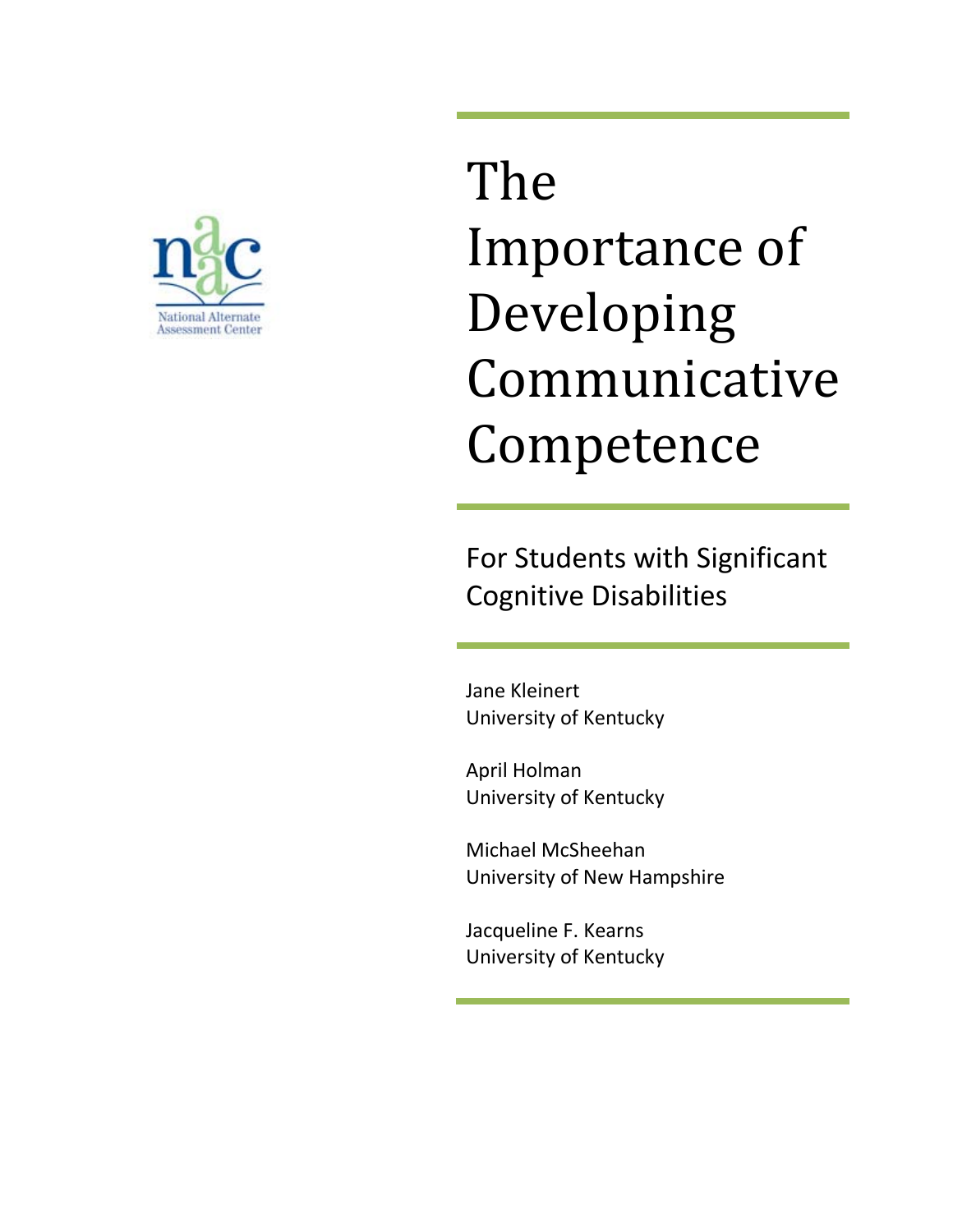- Jane Kleinert, Ph.D. CCC-SLP University of Kentucky College of Health Sciences
- April Holman, M.A. University of Kentucky College of Health Sciences
- Michael McSheehan Assistant Clinical Professor University of New Hampshire
- Jacqueline F. Kearns, Ed.D. University of Kentucky Human Development Institute – National Alternate Assessment **Center**

All rights reserved. Any or all portions of this document may be reproduced and distributed without prior permission, provided the source is cited as:

Kleinert, J., Holman, A., McSheehan, M., Kearns, J. (2010). *The Importance of Developing Communicative Competence. Synthesis Report #1. Lexington, KY: University of Kentucky National Alternate Assessment Center.* 

The authors disclosed receipt of the following financial support for the research and/or authorship of this article: U.S. Department of Education Office of Special Education Programs Grant No. H3244040001. Opinions expressed in this document do not necessarily reflect those of these funders.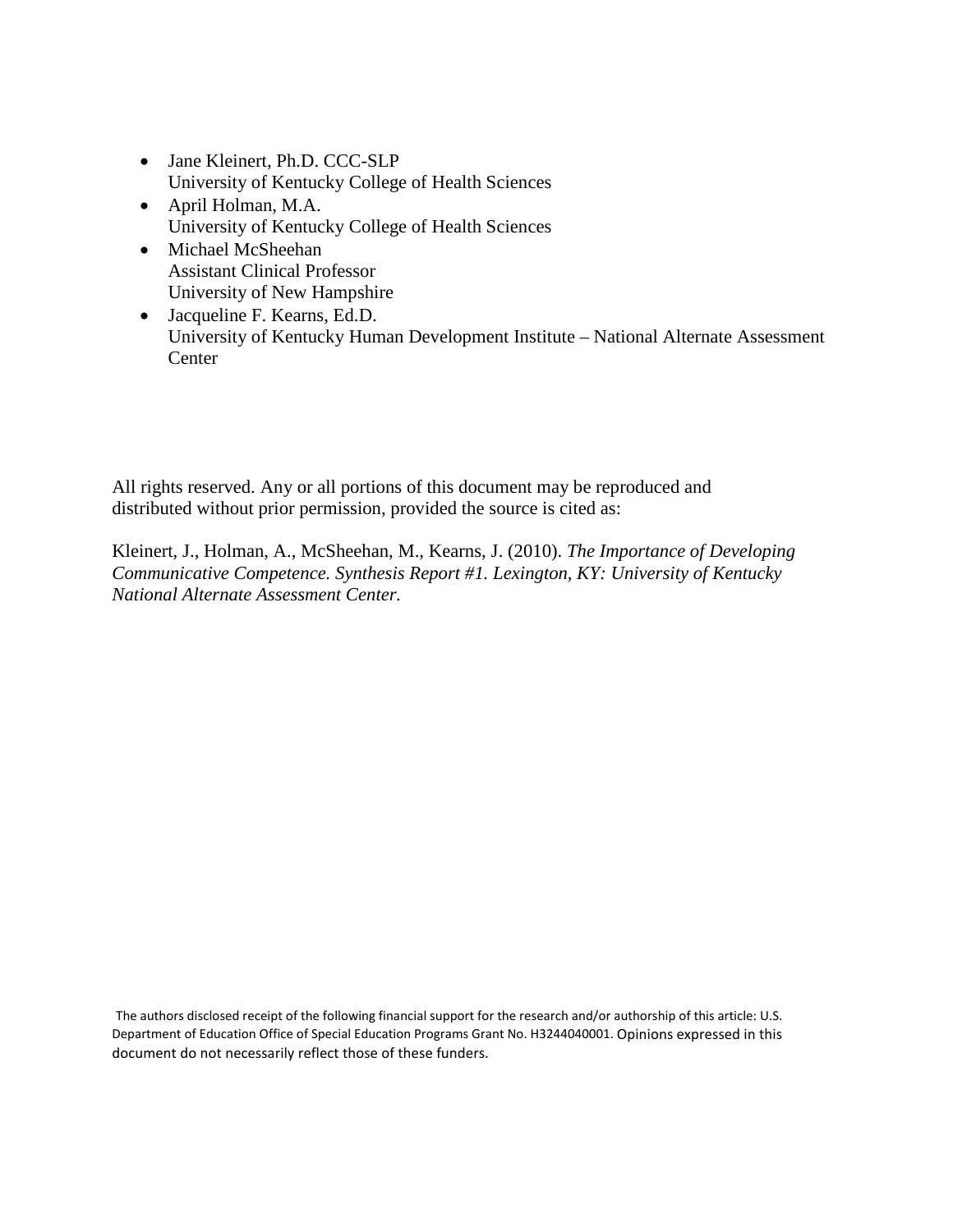#### **The Importance of Developing Communicative Competence**

The purpose of this paper is to outline the importance of developing communicative competence for students with significant cognitive disabilities at any age, to raise awareness of the current substantial issues in the provision of communication supports and services in schools in the United States, and to highlight some promising practices demonstrating success in developing communicative competence for students with significant cognitive disabilities. We advocate for students with significant cognitive disabilities to receive early intervention addressing the provision of augmentative communication, to develop a level of communicative competence by school-age, and to be supported to use augmentative communication in order to maximize their access to and progress in the general curriculum. Further, we recommend accountability structures within the educational system and professional development for educators and speechlanguage pathologists regarding communicative competence for students with significant cognitive disabilities.

Augmentative and alternative communication (AAC) includes all forms of communication (other than oral speech) used to express thoughts, needs, wants, and ideas. We all use AAC when we make facial expressions or gestures, use symbols or pictures, or use print. Special aids, such as picture and symbol communication boards and electronic devices, are made available to help people express themselves. Doing so increases social interaction, school performance, and a sense of self-worth.

All children communicate and can develop communicative competence. People with severe speech or language problems rely on AAC to supplement existing speech or replace speech that is not understandable and other methods of communication that are nonconventional. The ultimate goal of AAC for students in educational settings is to provide a vehicle for communication, social interaction, and engagement in academics, and other school-related activities (e.g., extra-curricular, work-study). Beukelman and Mirenda (2005) have discussed the "tendency to provide AAC students with communication systems that are solely designed to address wants/needs and social interaction functions rather than the information-sharing functions that are integral to classroom participation"(p. 420).

In the past, teachers and therapists believed that children had to demonstrate certain cognitive skills before they would benefit from communication services. Indeed, the interactions between the domains of cognition and language are certainly complex. In fact, sometimes teaching new communication skills can help a child develop other thinking skills. While a child's cognitive age may be used to inform where along the continuum of communication he or she will begin the intervention process, the appearance of cognitive deficit should never be used to deny providing communication services and support (National Joint Committee for the Communication Needs of Persons With Severe Disabilities, 2003b).

In a recent study of students with significant cognitive disabilities participating in alternate assessments on alternate achievement standards across multiple states, Kearns, Towles-Reeves, Kleinert, Kleinert, and Thomas (in press) found that the majority of these students communicated using oral speech or symbol based augmentative communication systems. A small percentage of students were identified by their teachers as using facial expressions, body movements, and cries to communicate expressively and some are characterized as having inconsistent receptive responses across all grades up to and including high school. Of the students judged to need AAC,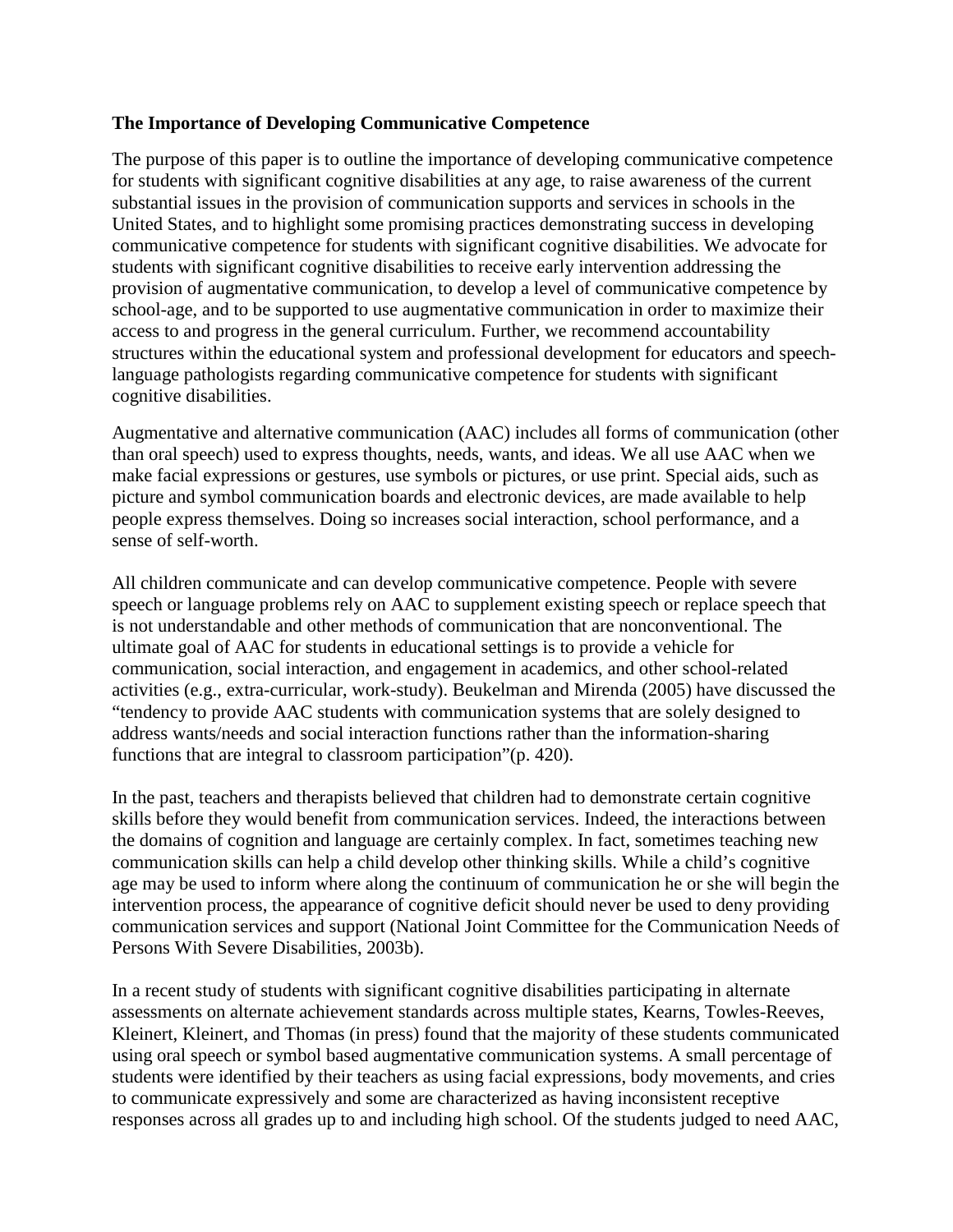more than half did not have augmentative communication systems. Furthermore, this study did not describe the extent to which the AAC included academic content, but simply that the student used or did not use AAC.

Of all the groups of students with significant cognitive disabilities, we find that this group - those not yet using symbols for communication - presents the most unique challenges for schools. Vigilance is warranted, however, as some students in this group have simply not received the services and supports they need to develop communicative competence. This misidentification and subsequent failure of service are tragic but sadly not uncommon.

• **Consider Robert**. Robert was a high school student who has cerebral palsy who did not use oral speech. He received services in a self-contained class for students with intellectual disabilities. He received only consultation services from a speech/language therapist due to 'failure to make progress in using oral speech'. In preparation for transition, a new teacher recognized that Robert had not been appropriately identified or served, and requested the assistance of speech/language expert *external to the school and district*. As a result, Robert received a touch screen computer with voice output communication device. Robert used that device to answer math questions, as displayed on a mathematical graph, within days of receiving his device.

It is clear that a series of unfortunate errors in the education system and low expectations from the IEP team across a number of years had reduced Robert's ability to communicate, and thus has denied him access to the general curriculum. Sadly, Robert exited school this year without a high school diploma and without even the communication device, which will gravely limit the opportunities available to him after high school, and as the literature has shown, also place him at serious risk for neglect and even abuse (Cox-Lindenbaum & Watson, 2002). Robert's story illustrates an unfortunate example of a systemic failure of education and of the IEP team. Accountability within the education system for the provision of augmentative communication services and supports remains absent. IEP teams are additionally limited by the knowledge they have available to them and the extent to which they have access to high quality professional development and technical assistance. Given the American Speech-Language-Hearing Association (ASHA) ethical practice guidelines, speech/language pathologists (SLPs) should seek technical assistance for any student who needs to develop communicative competence, regardless of availability if SLPs are unsure about how to provide services themselves (American Speech-Language-Hearing Association, 2010a; ASHA, 2002; National Joint Committee for the Communication Needs of Persons with Severe Disabilities, 2003b).

• **Consider Melissa** – Melissa, a high school student with significant cognitive disabilities communicates with cries, body movements, and facial expressions. After talking to her mother about activities that Melissa loved, she was provided with a switch requesting a favorite music selection (a favorite activity for her). In as few as eight trials, Melissa requested consistently by using the switch to request "music please". In Melissa's case, we aren't sure about "tested" cognitive abilities, but improving requesting is the first step in helping others see her communicative potential and at a minimum, improving her skills in requesting assistance. The consistent use of a switch to request assistance will improve Melissa's overall communicative competence and lead to other opportunities to make choices in everyday activities.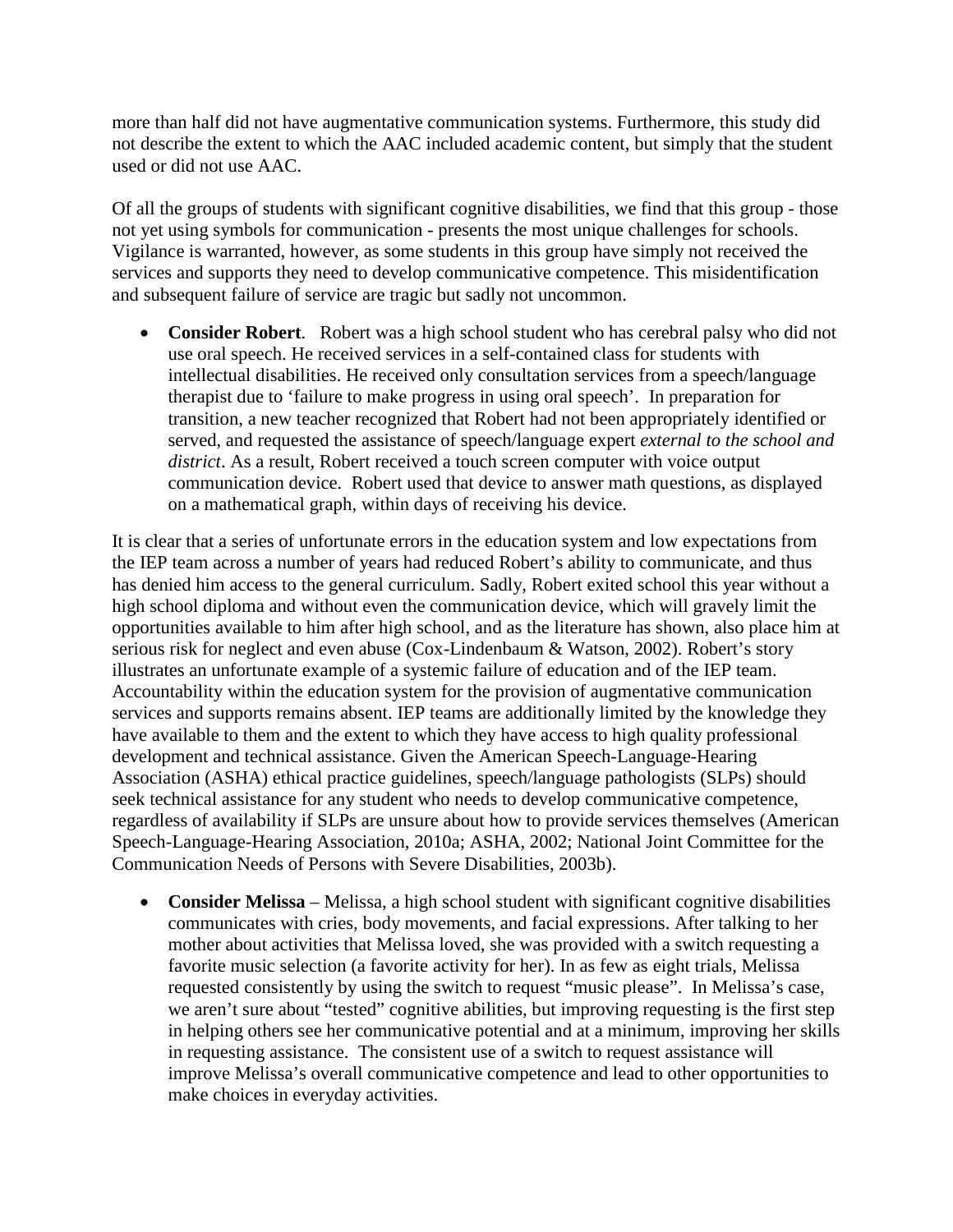Both stories represent the serious challenges that result when communicative competence is not identified as the highest priority in any student's educational program. Given that both of these students were likely identified as needing specialized supports and services from infancy, the continued lack of supports and services years later suggests a serious need for professional development and training for the wide range of professionals who work with these children and youth.

### **Communicative Competence Defined**

Communicative Competence should accomplish four main purposes including: expressing wants and needs, developing social closeness, exchanging information, and fulfilling social etiquette routines (Light, 1997). Light (1997) has described communicative competence as "being able to meet the changing demands and to fulfill one's communication goals across the lifespan" (p. 63). For example, "infants communicate primarily to express wants and needs and to develop social closeness," whereas "school-aged children need the means and skills to meet all four communication goals" (p. 62). Similarly, Buekelman and Mirenda (2005) recommended that chronologically age matched students without disabilities provide the communication target with which we do our discrepancy analysis. In other words, we are always continuing to develop AAC for students until they can communicate the same things (academically and socially) to the same extent as students without disabilities.

# **Researched-based Interventions to Improve Communicative Competence**

Snell et al. (2010) recently reviewed twenty years of literature examining the development of communicative competence among students with significant cognitive disabilities. Most notably, these researchers found that ninety-six percent (96%) of the reviewed studies reported positive changes in some aspects of communication for most students. These findings support unequivocally the provision of communication intervention for persons with severe intellectual and developmental disabilities.

In terms of the length and intensity of time required to see results of a communication intervention, Rowland and Schwiegert (2000) found that most students experienced success with as little as 15 minutes per day of instruction over an average of 6.5 months. These children experienced varying sensory and multiple disabilities, and were also identified as having no functional symbolic communication skills. Indeed, twenty-eight of the participants learned novel symbols within the first three exposures. These authors concluded, "no single handicapping condition among our participants was exclusively associated with the outcome of intervention" (p. 74).

That is to say that no student is too severely cognitively disabled to benefit from communication supports and services. Clearly, the research shows that students with the most significant cognitive and sensory disabilities can learn to use symbolic, augmentative communication *in six months or less*.

### **The Importance of AAC combined with Literacy Instruction**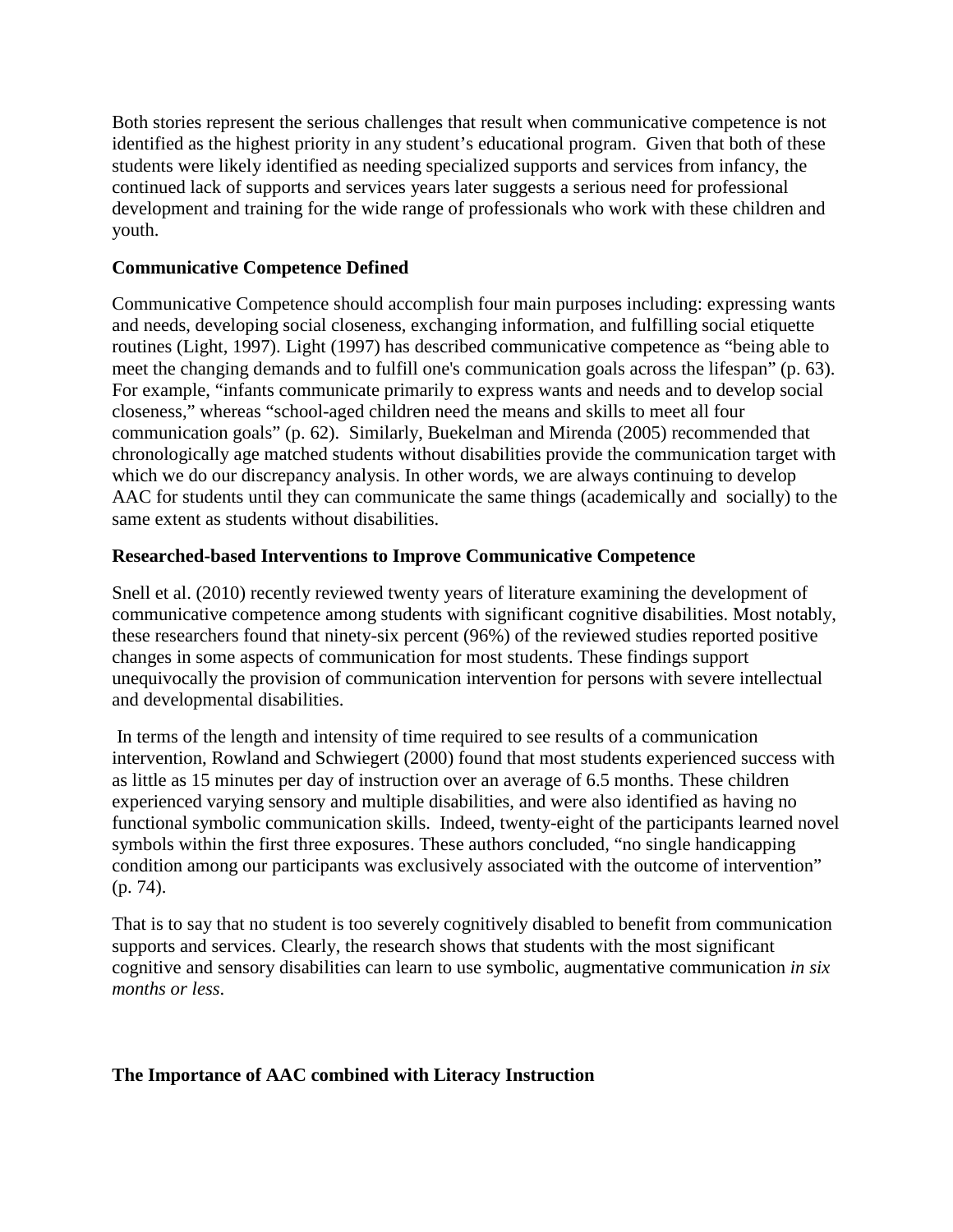In their review of the literature regarding AAC for children with significant disabilities, Romski and Sevcik (1997) cited many examples in which children with limited cognitive and language skills learned to use AAC successfully. Application of this knowledge in our schools is central to the educational success of students with significant disabilities. Indeed, the importance of AAC in supporting access to and progress in the general curriculum, in particular literacy skills, cannot be underestimated.

Despite the evidence-based research indicating that even students with multiple and developmental disabilities can benefit from literacy instruction, including phonemic awareness, reading and writing programs (Fallon, Light, McNaughton, Drager, & Hammer, 2004; Light, McNaughton, Weyer, & Karg, 2008; Millar, Light & McNaughton, 2004), Strum et al. (2006) reported that unfortunately "most students who use AAC do not become conventionally literate and few of those who do achieve literacy skills beyond the second grade level" (p. 21). Similarly, Light and McNaughton (1993) suggested that without functional literacy skills, individuals who use AAC systems are severely restricted in their access to educational and vocational opportunities" (p. 33). Our opening story about Robert illustrates this important point.

### **Early Communication Intervention**

Romski and Sevcik (2005) have described the many roles AAC may play in facilitating communicative competence in young children with complex communication needs. The authors have explained:

Using a developmental perspective, AAC interventions can be viewed as a tool that aids or fosters the development of early language skills and sets the stage for later vocabulary development and combinatorial language skills regardless of whether the child eventually talks or not. In fact, it is critical that AAC be introduced before communication failure occurs. AAC is not only for the older child who has failed at speech development but also for a young child during the period when he or she is just developing communication and language skills, to prevent failure in communication and language development (pp. 178- 179).

Romski and Sevcik further cited many research studies documenting the efficacy of communication services and supports provided to infants, toddlers, and preschoolers with a variety of severe disabilities. Beukelman and Mirenda (2005) explained that many students with severe communication disorders unfortunately enter elementary school without communication systems that permit them to participate in typical curricular activities. Thus, "it is important to ensure that by the time children who use AAC reach first grade, they have the tools necessary for academic participation and instruction" (p. 392). In order for children with significant cognitive disabilities to access the academic standards in early primary (kindergarten through grade 2), communicative competence is essential. To accomplish this important goal, system level supports must include the following:

• All professionals providing services to students with significant cognitive disabilities must practice and respond consistently ACROSS disciplines. This includes educators, speech language pathologists, and other related service personnel (Rainforth, York, & Macdonald, 1992)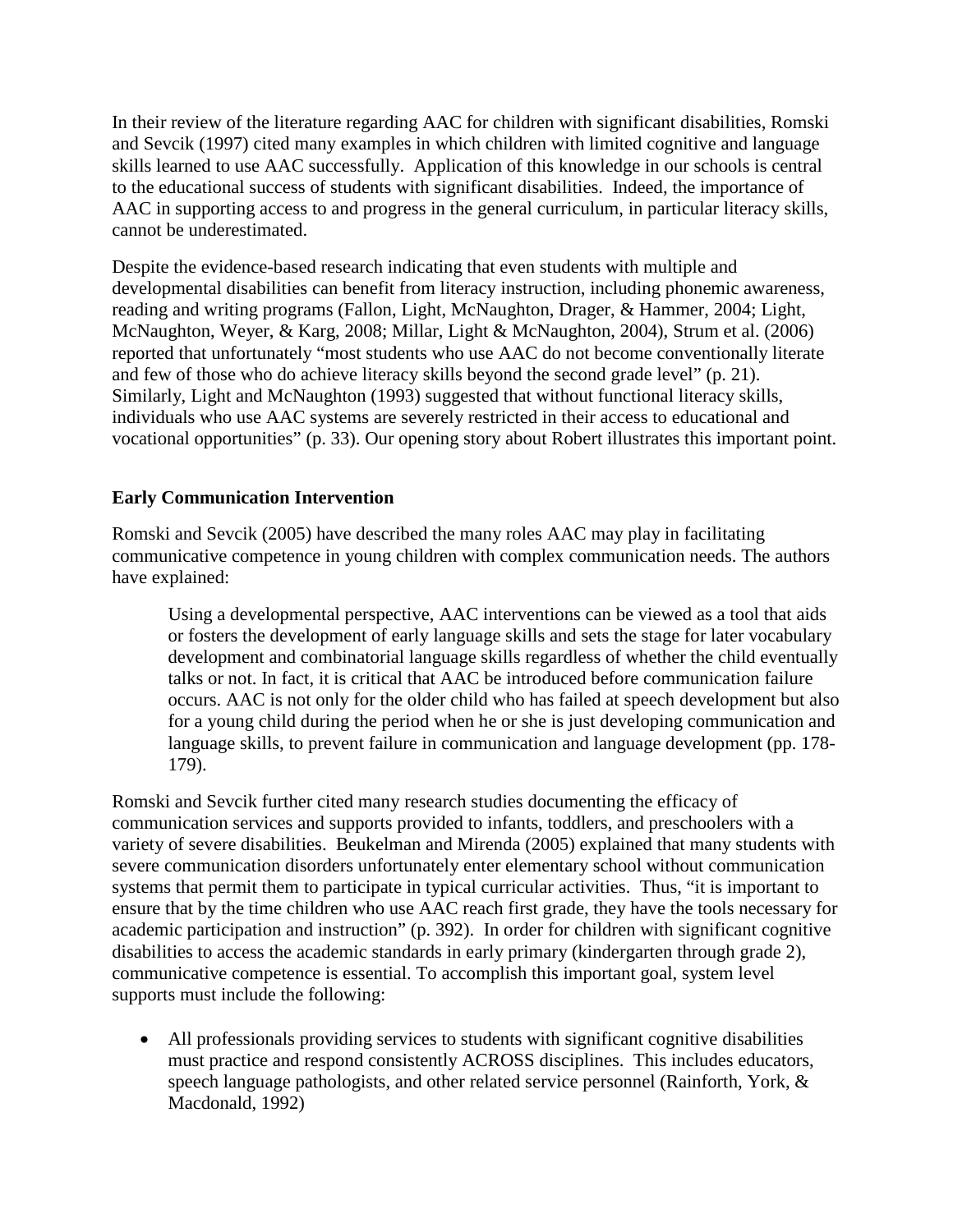- Early intervention supports for communication, as well as transition to school services, must prioritize the development of communicative competence as a matter of first priority on the student and family individual service plans (Light & Drager, 2007; Romski & Sevcik, 2005)
- Students with significant cognitive disabilities must transition from preschool services to kindergarten demonstrating communicative competence similar to that of their kindergarten peers with AAC, if they are to maximize their right to a "free appropriate public education". This is important if students are to gain full access to the general curriculum (Beukelman & Mirenda, 2005).
- Student documentation (included with the IFSP and IEP) should also include video-taped records of the student's present level of communicative competence. This is to ensure smooth transmission of accurate information on the student's communication and his/her use of AAC.

# **Collaborative Planning: A Cornerstone for Success**

A cornerstone to delivering the supports and services which foster communicative competence among students with significant cognitive disabilities is collaborative, transdisciplinary teaming (Rainforth, York, & McDonald ,1992). Hunt, Soto, Maier, Muller, and Goetz (2002) evaluated the effectiveness of a team collaboration process designed to increase the academic, communication and social competence of three students with severe disabilities with AAC needs within an inclusive educational setting. Hunt et al. found that collaborative teaming supported by a unified planning process resulted in:

- increased levels of student initiated interactions,
- increased use of AAC.
- decreased levels of assistance provided by the instructional assistants, and
- increased engagement in classroom activities.

A particular strength of their planning process was its integration of supports in classroom activities. As a result, all three teams reported substantial gains in the students' academic performance. "The general education curriculum became the context for intervention, and academic and social participation became the ultimate goals" (p.-34).

Similarly, Calculator and Black (2009) followed the work of Jackson, Ryndak, and Billingsley (2000) in identifying 91 evidence-based practices around eight major themes for the use of augmentative communication and inclusion of students with significant disabilities. The resulting themes included the following: "promoting inclusive values; collaboration between general and special educators; collaboration between educators and related service providers family involvement; choosing and planning what to teach (which included the topic of challenging behaviors); scheduling, coordinating and delivering inclusive services; assessing and reporting student progress; and instructional strategies" (p. 330). These authors emphasized the importance of academic and social interactions among peers and adults, frequent opportunities to practice, and use of AAC in academic content using evidence-based practices.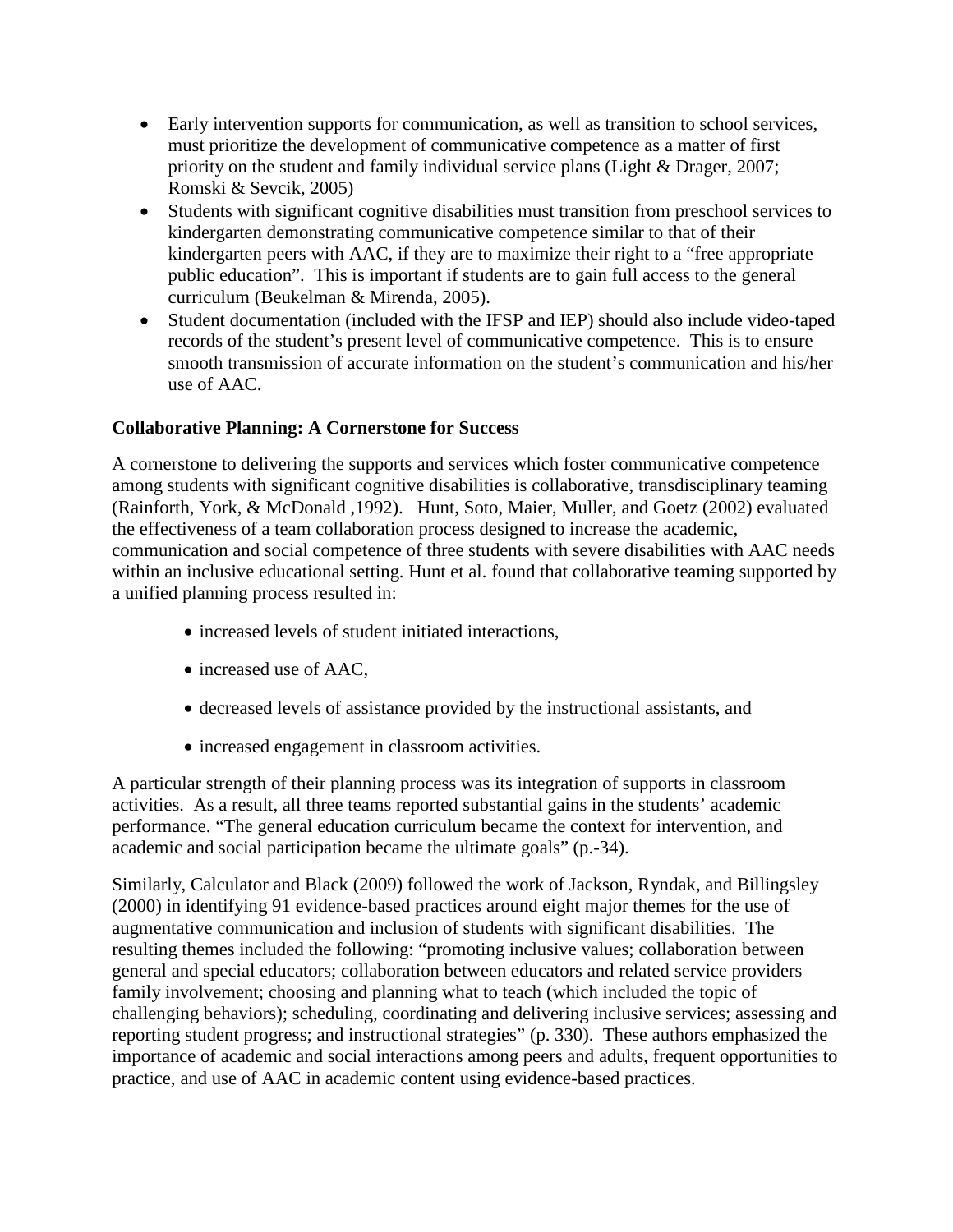In teaching literacy skills to students with significant cognitive disabilities, Fallon and Katz (2008) supported the importance of *collaborative literacy teams,* including both teachers and SLPs, and emphasized that " in-service education activities for practicing professionals are also crucial in facilitating improved literacy services for students with complex communication needs. Repeatedly, the lack of professional training in AAC is cited as a factor related to ineffective literacy instruction for students who use AAC" (p.117).

These studies demonstrate the positive impact of a collaborative cross-disciplinary team in facilitating the academic and communicative competence for students with significant disabilities by incorporating many of the key evidence-based components described by Calculator and Black (2009).

# **Professional Development Needs**

The American Speech-Language-Hearing Association surveys school-based SLPs every two years to determine information regarding speech/language service delivery. Among the information included in those surveys are questions about the type and needs of students who receive such therapy in the school settings. Below is a summary of the numbers of SLPs who serve students with significant disabilities and the use of AAC with such students. As can be seen in the chart below, between 70-90% of school-based SLPs have seen students with significant disabilities over the past 10 years. However the number of SLPs serving students described as "non-verbal, AAC" has dropped from a high of 65% in 2000 to 45-53% for the years 2008 and 2010. No reason for this drop is provided in the survey, but in light of the data from the Kearns et al. (in press) study described earlier, indicating that 50% or more of students who are not using symbols also do not have AAC devices, the findings from the ASHA schools survey indicate the need for further investigation. Figure 1 illustrates the ASHA Survey Results.

|              | 2000                | 2004                | 2006                | 2008            | 2010          |
|--------------|---------------------|---------------------|---------------------|-----------------|---------------|
| % of SLPs    | 90% Mental          | 74% Mental          | 71% Mental          | 21.3% SPH       | 76%           |
| who serve    | Retardation/        | Retardation/        | Retardation/        | $85\%$ (autism) | Cognitive     |
| students     | Developmental       | Developmental       | Developmental       |                 | Impairment    |
| with         | <b>Disabilities</b> | <b>Disabilities</b> | <b>Disabilities</b> | 71% MR/DD       | and           |
| significant  |                     |                     |                     | 50%             | Developmental |
| disabilities |                     |                     |                     | Nonverbal       | Disability    |
|              |                     |                     |                     |                 | 53% Non-      |
|              |                     |                     |                     |                 | verbal        |
|              |                     |                     |                     |                 | 88% Autism    |
| % of SLPs    | 62%                 | 49%                 | 50%                 | 45%             | 53% Non-      |
| serving      |                     |                     |                     |                 | verbal, AAC   |
| students     |                     |                     |                     |                 |               |
| non-verbal,  |                     |                     |                     |                 | Mean no. of   |
| AAC          |                     |                     |                     |                 | students seen |
|              |                     |                     |                     |                 | per SLP who   |
|              |                     |                     |                     |                 | serves such   |
|              |                     |                     |                     |                 | students 4.6  |

Figure 1: 2006/2008/2010 American Speech-Hearing-Language Association Schools Survey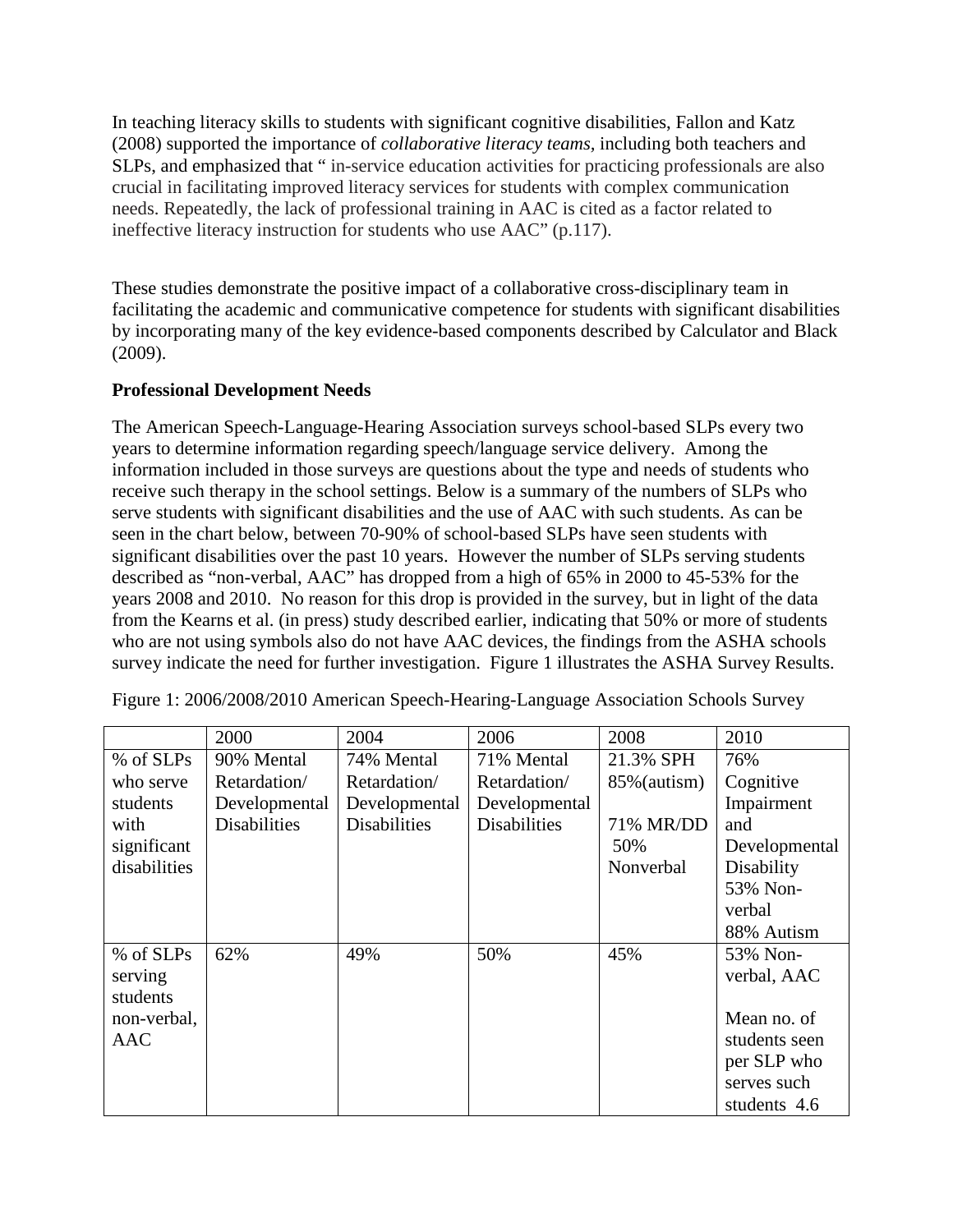| (ASHA, 2010b, 2010c) |  |  |  |
|----------------------|--|--|--|

There are several key barriers related to the limited use of AAC with individuals and students in this population. The National Joint Committee for the Communication Needs of Persons With Severe Disabilities (NJC) (2003a) position statement delineates several of these factors under the overarching theme of eligibility concerns. This report states, "Eligibility determinations based on a priori criteria violate recommended practice principles by precluding consideration of individual needs. These a priori criteria include, but are not limited to: (a) discrepancies between cognitive and communication functioning; (b) chronological age; (c) diagnosis; (d) absence of cognitive or other skills purported to be prerequisites; (e) failure to benefit from previous communication services and supports; (f) restrictive interpretations of educational, vocational, and/or medical necessity; (g) lack of appropriately trained personnel; and (h) lack of adequate funds or other resources" (p. 2).

#### **Preservice, Professional Development, Service Delivery Models, and Accountability Structures**

The question arises as to the need for accountability structures and professional development for IEP teams in this area. A review of the past decade of surveys of school-based SLPs by the American Speech-Language-Hearing Association reveals the following

- One quarter of SLPs responding to the survey in the 2000, 2004 ASHA Schools Surveys listed "lack of training for special populations" as one of the greatest professional challenges of clinical service providers.
- Almost 20% of SLPs responding to the 2006 ASHA Schools Survey listed "lack" of training for low incidence populations" as one of the greatest professional challenges of clinical service providers.
- Between 20-28% (an average across grade-bands of 23.9 %) of SLPs in the 2008 Schools Survey listed "lack of training for" ELL, Hearing related; AAC and low incidence disorders as one of the greatest challenges of clinical service provision in the schools.

And still, in 2010, 24% of SLPs responding to the ASHA Schools Survey listed lack of training in **AAC** *assistive technology, low incidence populations, curriculum based instruction,* English language learners and hearing technology *among their greatest challenges in service delivery in the schools.*

Another variable affecting the use of AAC for students with significant cognitive disabilities in the schools may be the high number of students that school-based SLPs see each week. In the 2010 ASHA schools survey, 50% or more of SLP respondents noted that there are more SLP positions open than job seekers. A full 81% of SLPs reported such shortages increased their caseload and approximately 50% of respondents indicated this lack of qualified SLPs in the schools affected the quality of service deliver to students, as well as contributing to a lack of time for meeting with team members. SLP caseload size varies across the country (as defined by state regulations) from 30-80 students per SLP in the schools with an average of 50 students per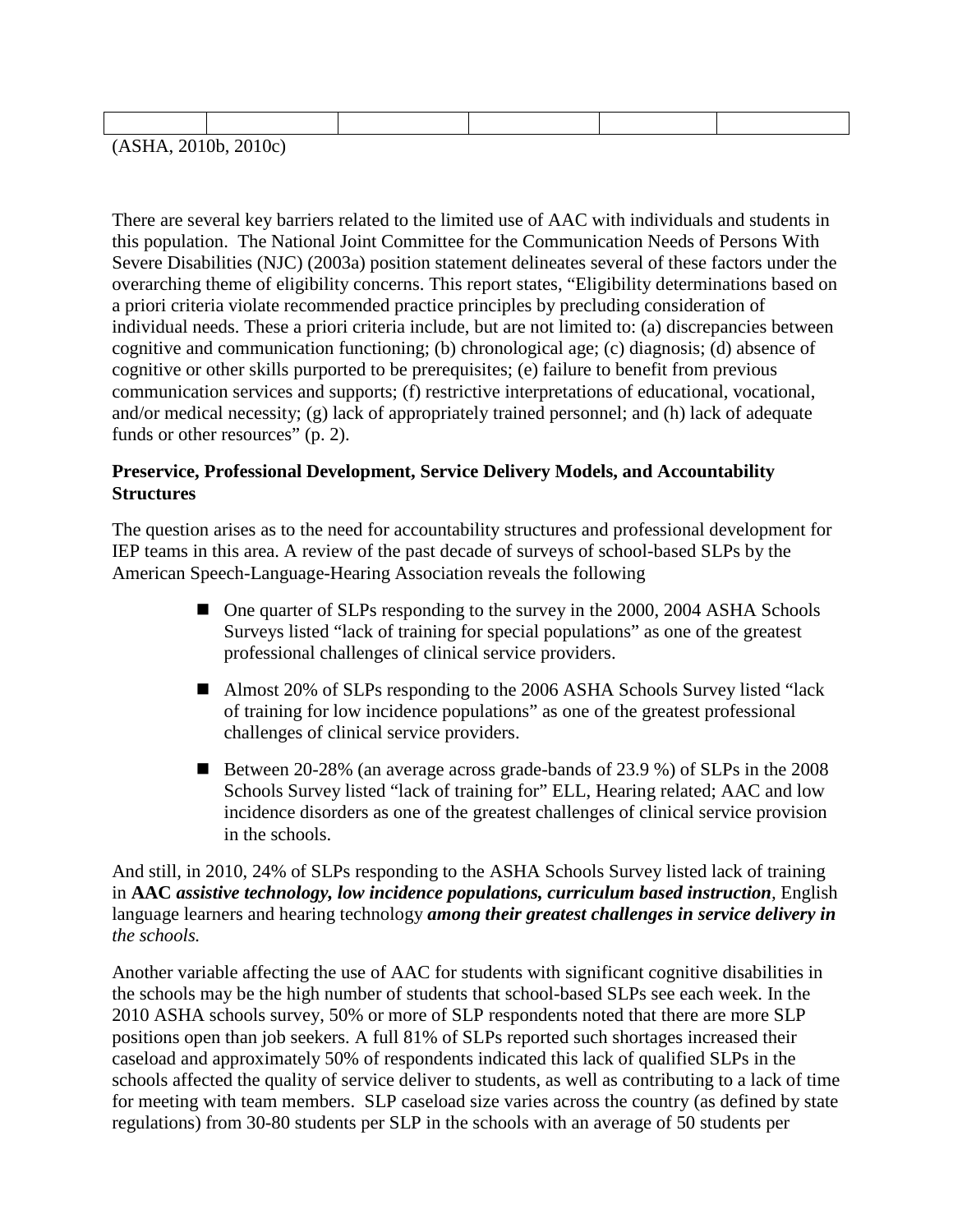clinician. While ASHA encourages the use of a "workload" calculation (i.e., determining the size of an SLP's student number based on both the number of students PLUS the SLP's additional duties, which might include greater time necessary to meet the needs of students with severe disabilities, among other duties), rather than a simple caseload assignment (regardless of severity levels of the students), 82% of SLPs responding to the 2010 ASHA School Survey used only the caseload approach in the determination of the number of students seen.

Best practice as noted by Calculator and Black (2009) included the importance of team collaboration, meeting with families, team decision making, and coordinating the AAC or communication system for students with severe disabilities within the academic and social program throughout the day. In light of the heavy burden given to the school-based SLP in most states, these practices may not be achievable without a systemic change toward workload models and away from caseload models.

Recently, Siegel, Maddox, Ogletree, and Westling (2010) surveyed school-based speechlanguage pathologists (SLPs) to examine opinions and practices regarding communication-based services to students with severe disabilities in school settings. The results of this study indicate SLPs may not be providing best practice services to individuals with significant cognitive disabilities. These authors state, "considering the variety of communication skills and needs demonstrated by individuals with severe disabilities, there may be a need for both professional development opportunities that provide knowledge related to best practices, as well as hands-on, practical support for individuals implementing best practices in the field" (p. 149).

Finally, given the findings revealed by the Kearns et al (in press) study of students participating in the alternate assessment, their learner characteristics and provision of AAC, states might consider ways to increase accountability to schools to provide AAC early in students' educational programs. This might be accomplished, for example, by a formal review as part of State Educational Agency (SEA) Progress Monitoring efforts or SEA screening criteria for students and their participation in the alternate assessment system. Special education teachers also need skills and competencies related to developing communicative competence, as well as competences related to teaching students to use AAC. Downing (2001) found that intentional communication is often difficult to delineate in individuals with severe and multiple disabilities, as the form of communication is highly individualized and relies on the communicative partner to determine or assign intent. Indeed, Carter and Iacono (2002) found that educators and SLPs demonstrated poor levels of consistency in identifying student behaviors that were judged to be non-intentional communicative acts, and suggested "it seems that the judgments of both special education teachers and speech language pathologists were not being made in accordance with published criteria for distinguishing preintentional and intentional communication" (p. 187).

These studies suggest that teachers and SLPs may lack the skills and knowledge needed to accurately interpret the communicative acts and identify the communicative levels of students with severe disabilities, and implement evidence-based communication programs for this population.. Thus, professional development becomes a critical component in assisting the IEP team in identifying communicative intent and designing effective plans and programs to meet the communication of needs of students with severe disabilities.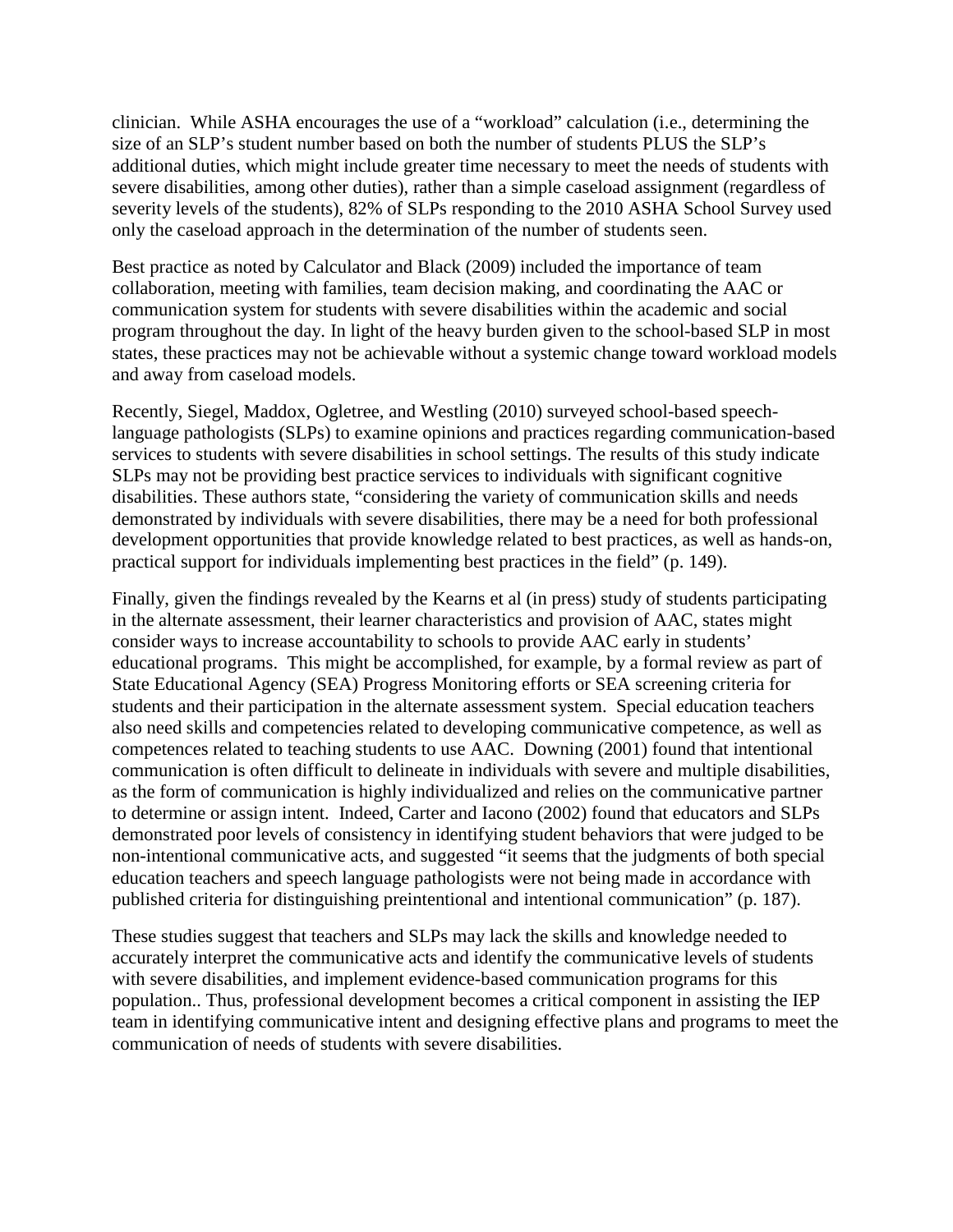#### **Summary**

The purpose of this paper was to outline the importance of developing communicative competence for students with significant cognitive disabilities at any age and the promising practices demonstrating success in developing communicative competence for this population. Notably, we advocate for students with significant cognitive disabilities to enter kindergarten with communicative competence and using AAC in order to maximize their access to the general curriculum. Further, we identified the need to create accountability structures within the educational system and to provide professional development to teachers and speech-language pathologists about developing communicative competence for students with significant cognitive disabilities.

Without AAC, students like Robert or Melissa may appear to not be making progress in communicative competence or developing cognitive or academic skills. Indeed, the following outcomes will result only when when communicative competence and AAC are considered:

- $\triangleright$  Students are able to display their actual level of cognitive and communication competence.
- $\triangleright$  Students have the opportunity to LEARN and DEVELOP symbolic communication continuously from early intervention throughout their educational career.
- $\triangleright$  With appropriate supports and instruction, students do continue to make progress in communicative competence and use of symbolic language into adulthood – (though this presumes that services should be continued after students do make that initial progress!) (NJC, 2003b).
- Academic content is *by definition* symbolic content access to the general curriculum is only meaningful if one can understand and express that content.
- $\triangleright$  In order to maximize educational opportunities, students must come to kindergarten with AAC and use of symbolic language.
- There is no more fundamental support for and outcome of education than the *right* and the *ability to communicate*. ((NJC, 2003)

On the other hand, without the provision of communication intervention and the provision of AAC, we find:

- $\triangleright$  Lack of communication competence is highly predictive of poor post-school outcomes (Kleinert et al., 2002).
- $\triangleright$  If the use of AAC is *not* offered to these students, they are less likely to learn and evidence symbolic behaviors.
- $\triangleright$  Without use of AAC, students with significant disabilities cannot indicate their true abilities and do not have access to literacy, which is essential to participation on the school curriculum.

We endorse the National Joint Committee Communication Bill of Rights (1992) and recommend that school teams consider each of these fundamental rights in devising programs to improve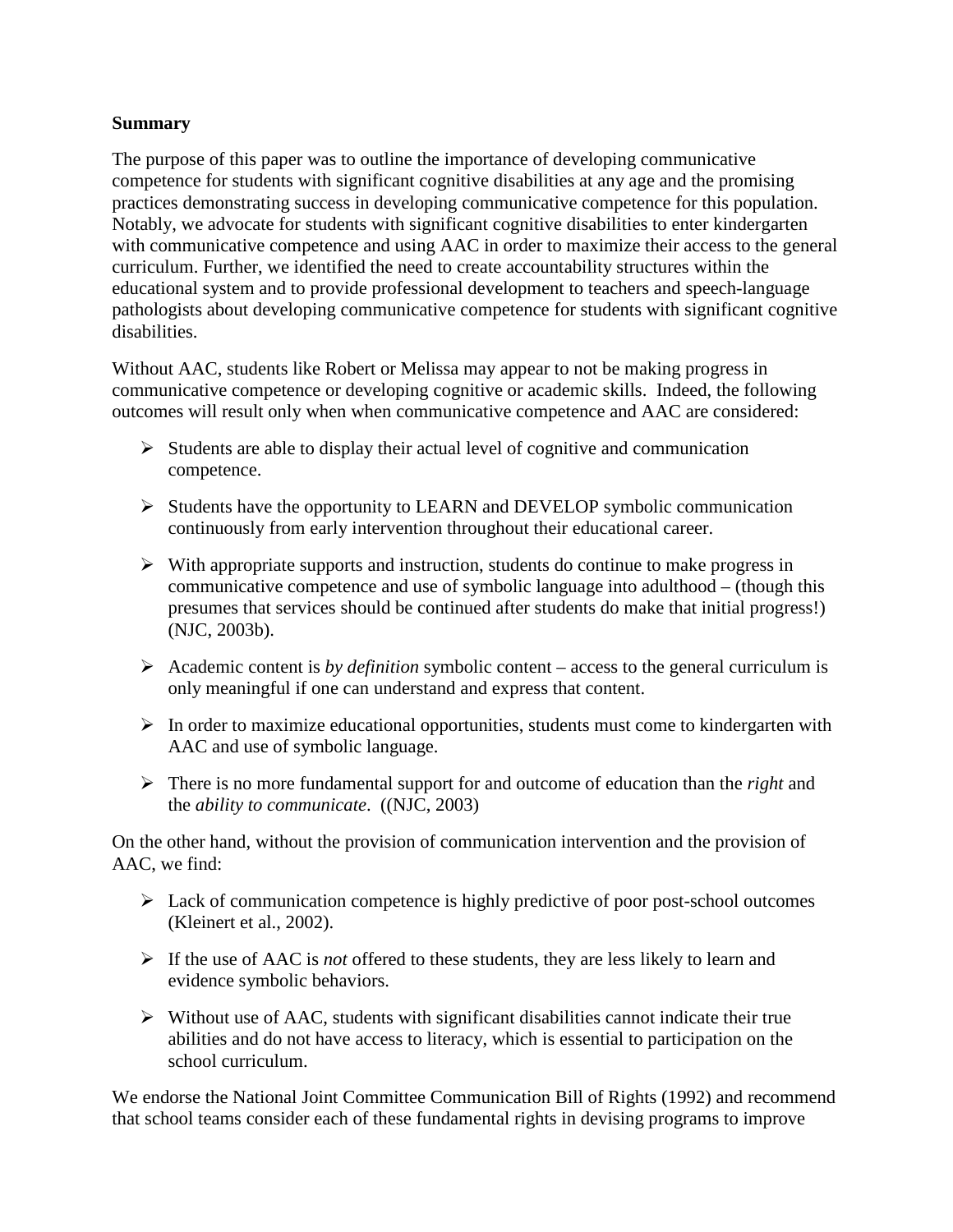communicative competence. Students should learn to request, refuse, express preferences, choose or reject options, and request and receive attention and information. In order to learn these pragmatic functions, students must have systematic intervention and AAC to fully achieve communicative competence that is clear, meaningful, culturally and linguistically appropriate (NJC, 1992).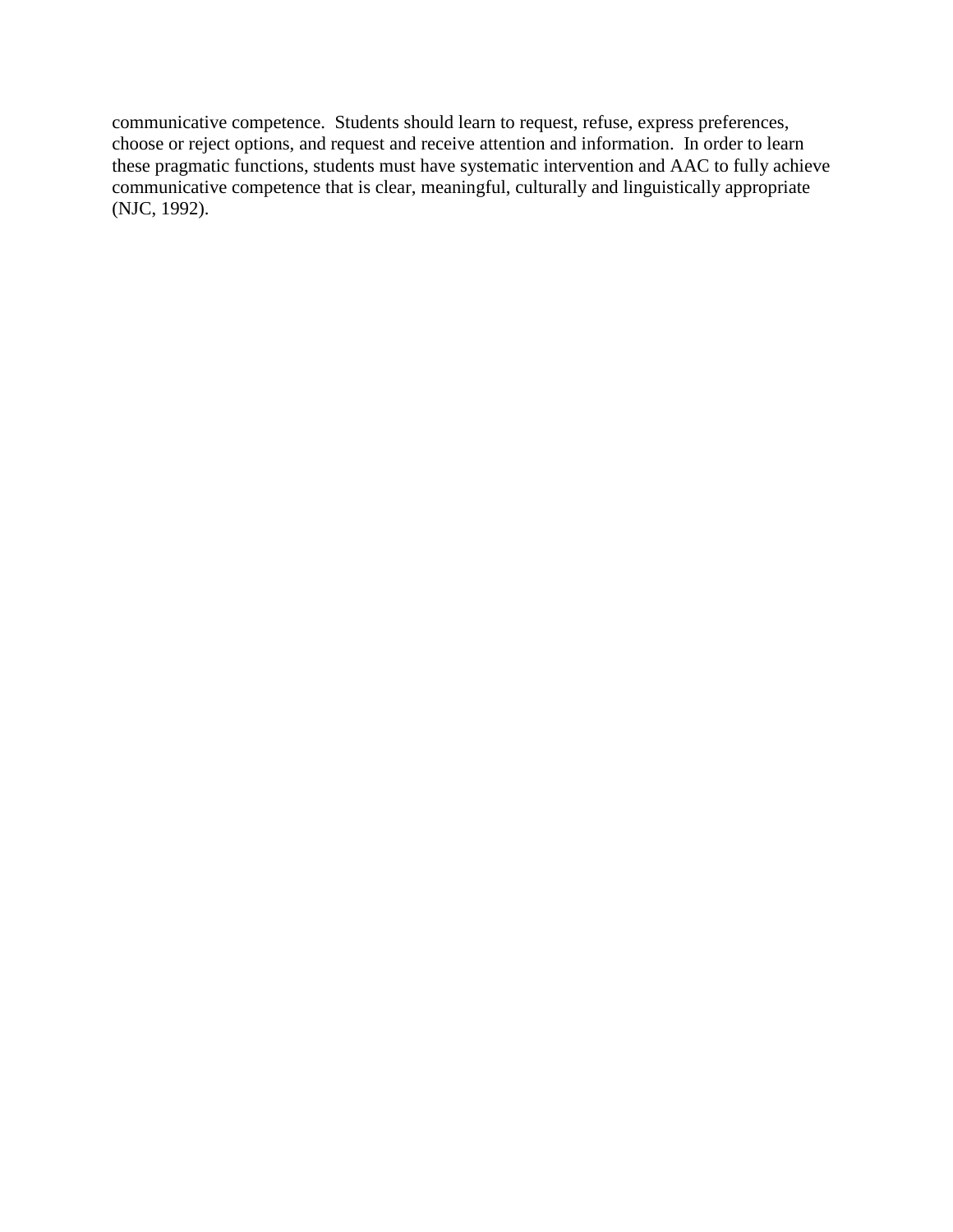#### References

- American Speech-Language-Hearing Association. (2010a). *Code of Ethics* [Ethics]. Available from www.asha.org/policy.
- American Speech-Language-Hearing Association. (2010b). *Schools Survey report: SLP caseload characteristics trends 1995–2010*. Available from [www.asha.org.](http://www.asha.org/)
- American Speech-Language-Hearing Association. (2010c). *2010 Schools Survey report: SLP caseload characteristics.* Available from [www.asha.org/research/memberdata/SchoolsSurvey.htm.](http://www.asha.org/research/memberdata/SchoolsSurvey.htm)
- American Speech-Language-Hearing Association. (2002). *Augmentative and Alternative Communication: Knowledge and Skills for Service Delivery* [Knowledge and Skills]. Available from www.asha.org/policy.
- American Speech-Language-Hearing Association. (2000). Special Interest Division 1. *Language Learning and Education Newsletter, 7*(1), 3–29.
- Beukelman, D.R., & Mirenda, P. (2005). *Augmentative & alternative communication: Supporting children & adults with complex communication needs*. Baltimore: Paul H. Brookes Publishing.
- Calculator, S. & Black, T. (2009). Validation of an inventory of best practices in the provision of augmentative and alternative communication services to students with severe disabilities in general education classrooms. *American Journal of Speech-Language Pathology*, *18*(4)*,* 329–342.
- Carter, M., & Iacono, T. (2002). Professional judgments of the intentionality of communicative acts. *AAC: Augmentative and Alternative Communication, 18*(3), 177-191.
- Cox-Lindenbaum, D., & Watson, S.L. (2000). Sexual assault against individuals who have a developmental disability. In D.M. Griffiths, D. Richards, P. Fedoroff, & S.L.Watson, (Eds.), *Ethical dilemmas: Sexuality and developmental disability* (pp. 293-329). Kingston, NY: NADD Press.
- Downing, J. (2001). Meeting the communication needs of students with severe and multiple disabilities in general education classrooms. *Exceptionality, 9*(3), 147-156.
- Fallon, A., & Katz, L.A. (2008). Augmentative and alternative communication and literacy teams: Facing the challenges, forging ahead. *Seminars in Speech and Language, 29,* 112- 119.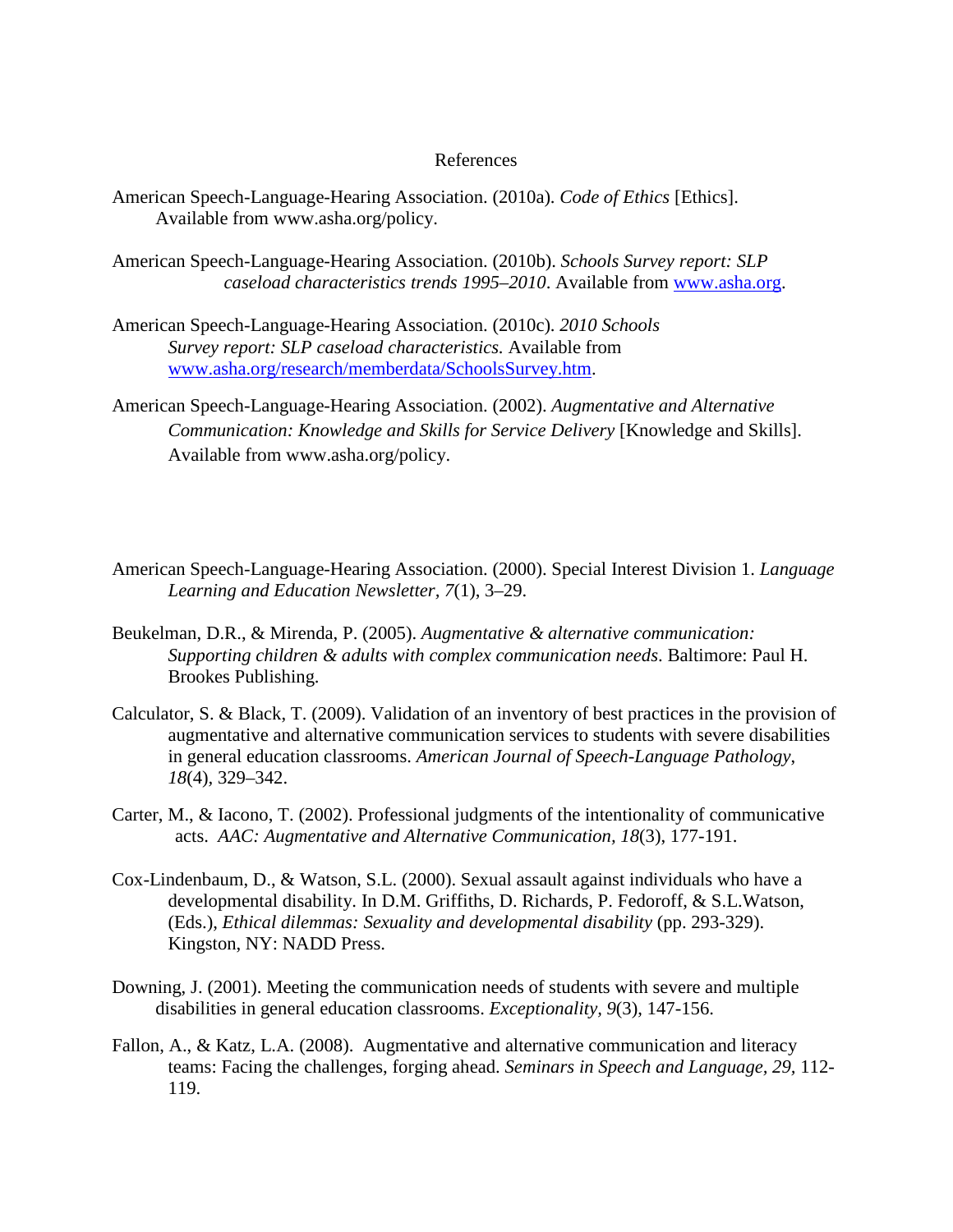- Fallon, A., Light, J., McNaughton, D., Drager, K., & Hammer, C. (2004). The effects of direct instruction on the single-word reading skills of children who require augmentative and alternative communication. *Journal of Speech, Language and Hearing Research, 47,* 1424-1439.
- Hunt, P., Soto, G., Maier, J., Muller, E., & Goetz, L. (2002). Collaborative teaming to support students with augmentative and alternative communication needs in general education classrooms. *AAC: Augmentative and Alternative Communication, 18*(1), 20-35.
- Jackson, L., Ryndak, D., & Billingsley, F. (2000). Useful practices in inclusive education: A preliminary view of what expertsin moderate to severe disabilities are saying. *Journal of the Association for Persons with Severe Handicaps, 25,* 129–141.
- Kearns, J., Kleinert, H.L., Kleinert, J.O., & Towles-Reeves, E. (2006). *Learner characteristics inventory.* Lexington: University of Kentucky, National Alternate Assessment Center.
- Kearns, J., Towles-Reeves, E., Kleinert, H., Kleinert, J. & Thomas, M. (in press). Characteristics of and implications for students participating in alternate assessment based on alternate academic achievement standards. *Journal of Special Education.*
- Kleinert, H., Garrett, B., Towels, E., Garrett, M., Nowak-Drabik, K., Waddell, C., & Kearns, J. (2002). Alternate assessment scores and life outcomes for students with significant disabilities: are they related? *Assessment for Effective Intervention, 28*, 19-30.
- Kleinert, J., Kearns, J., & Kleinert, H. (2009). Communication Characteristics of Students in the Alternate Assessment: What Are They Saying? Presentation to the Annual Meeting of TASH. Pittsburgh, PA, November 2009.
- Light, J.C. (1997). Communication is the essence of human life: Reflections on communicative competence. *Augmentative and Alternative Communication, 13*(2), 61-70.
- Light, J., & Drager, K. (2007). AAC technologies for young children with complex communication needs: State of the science and future research directions. *AAC: Augmentative and Alternative Communication, 23*(3), 204-216.
- Light, J., & McNaughton, D. (1993). Literacy and augmentative and alternative communication (AAC): The expectations and priorities of parents and teachers. *Topics in Language Disorders, 13,* 33-46
- Light, J., McNaughton, D., Weyer, M., & Karg, L. (2008). Evidence-based literacy instruction for individuals who require augmentative and alternative communication: A case study of a student with multiple disabilities. *Seminars in Speech and Language, 20,*119-132.
- Millar, D.C., Light, J., & McNaughton (2004). The effect of direct instruction and writer's workshop on the early writing skills of children who use augmentative and alternative communication. *Augmentative and Alternative Communication, 20*, 164–178.
- National Joint Committee for the Communication Needs of Persons With Severe Disabilities. (1992). *Guidelines for meeting the communication needs of persons with*